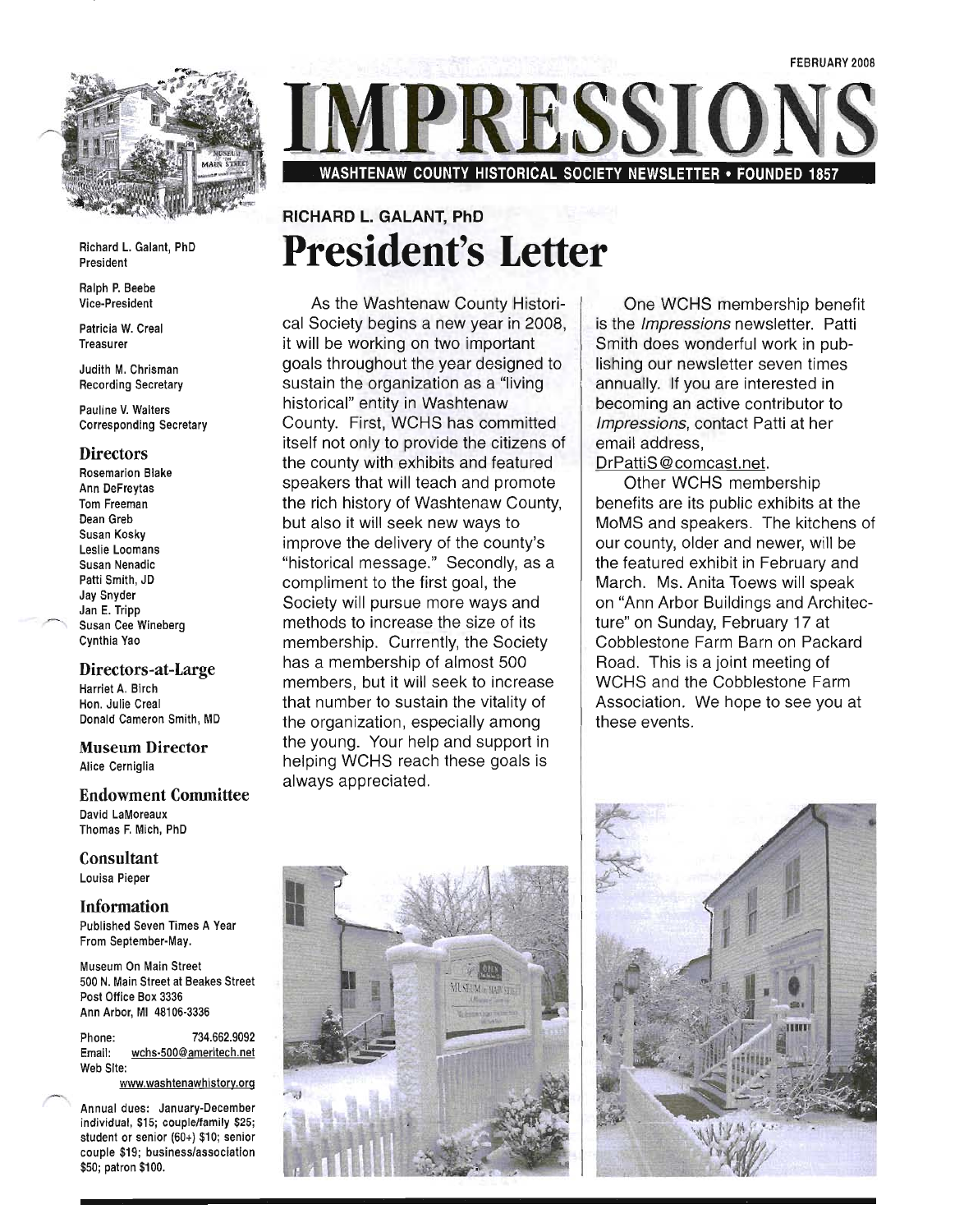## WYSTAN STEVENS Wystan Stevens' Tombstone Tour

On Sunday, On Sunday, November 18, 2007, historian **Wystan Stevens** spoke to a gathering of about fifty members and quests at the Ypsilanti District Library on Whittaker Road. Although we discovered that the library's meet-<br>ing room cannot



ing room cannot **Grave of a "Timber Estimater," in Forest Hill. It** properly be dark-<br>probably is not worth trying to calculate board feet properly be dark-<br>
ened for midday 
in the tree-stump memorial of Archibald "Archie" in the tree-stump memorial of Archibald "Archie" slide shows, never- Gilchrist, a disabled Civil War soldier who became the show a Muskegon sawmill foreman.

must go on," so share gamely planning glimpses of 1600 million planning glimpses of 1600 million and 1600 million and 1600 million and 1600 million and 1600 million and 1600 million and 1600 million and 1600 million and 16 ust go on," so Stevens gamely pl slides selected for the occasion.

He led the audience on a tour of sculptural highlights of several graveyards in and near Washtenaw County, pointing out the typical and the unusual. The tour began with a few shots of Forest Hill Cemetery in Ann Arbor, the area's largest burying ground, where Stevens has conducted historical walking tours in every year since 1978. Some of the markers in Forest Hill have been moved there from other places, and a few actually predate the opening of the cemetery in 1859. (The first burial in Forest Hill was that of Benajah Ticknor, the U. S. Naval Surgeon whose home is now Cobblestone Farm.)

Another Ann Arbor cemetery, Fairview, contains a couple of dozen early slab tombstones that originally were in the old village Burying Ground, which became Felch Park, now the lawn beside the Power Center. In 1891, the mayor of Ann Arbor, Charles Manly, was burned in effigy by soreheads who opposed the city's decision to close the old graveyard, moving unclaimed bodies and headstones to Fairview, which is now the only municipally-operated burial place. By that time, most of the ancestral bones had already been moved to family plots in Forest<br>Hill.

### People

Fairview's early slab stones often have symbolic decorations, and are typical of the New England style. They mark the graves of some Ann Arbor pioneers. Among them are David Lord, Ann Arbor's first physician (who died tending the sick in a cholera epidemic), and lawyer and politician Zenas Nash "under a weeping willow."

Also in Fairview is Dr. Daniel Kellogg (1834-1876), identified by Stevens as a clairvoyant physician in Lower Town Ann Arbor, who had an office on Broadway. "He would go into a trance to diagnose his patients and it wasn't necessary for them to be present. All he needed was a letter<br>• Page 2 •



Austin Robinson was 25 in 1857, when he died in a fall from a hay wagon. The graphic depiction of his untimely end jars visitors to Lenawee County's Adrian Center  $m_{\rm t}$  and  $n_{\rm t}$ 

with the name and address and the ordinary fee  $-$  which quickly went up from fifty cents to a dollar. Then, he would prescribe medicines which he himself prepared. When he sensed that the patient was running low, he would prescribe more. I wonder if they ever got well?" (Kellogg's memoirs, published in 1869, now may be read online.)

Also in Fairview is an eaglecapped monument to soldiers from the Fifth Ward. "It was the first Civil War monument erected in Ann Arbor in 1874," reports Stevens. "That was forty years before the Washtenaw County monument was erected on the Courthouse lawn. The Courthouse's soldier later got exiled to Forest Hill."

A photo from Ann Arbor's Bethlehem Cemetery shows the monument to Daisy B. Davis, 16, a victim of the worldwide pandemic of Spanish Influenza that followed World War I. The monument is topped by a tree stump. symbolic of a life cut down before maturity, and a lamb, symbolic of the innocence of childhood as well as of the baby Jesus, "the lamb of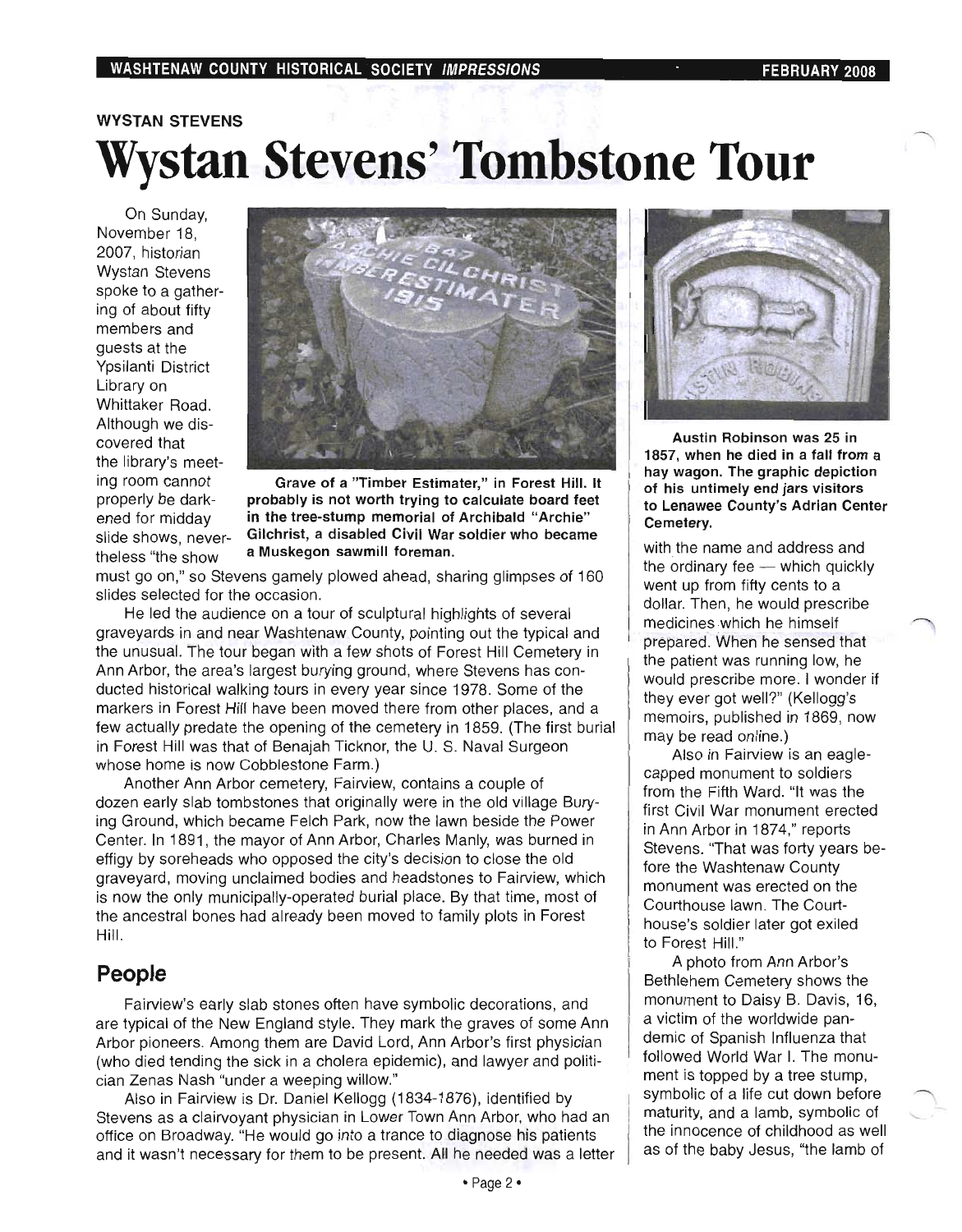

An unusual headstone photo in Bethlehem Cemetery preserves the youthful image of Daisy B. Davis, 16, who died in the great influenza pandemic of ninety years ago. God that takest away the sins of the world." The monument also bears a photographic portrait of "Our Daisy" under glass - a rare feature for this area at that early date.

In Forest Hill, the monument to Johnnie Burg, 13, prominent near the entrance of the cemetery, is topped by a full figure of an angel.

Angel sculptures recognizably the work of the same artist may be



A delightful folk art angel, this is one of a group of similar stones in the graveyard of the Zion Lutheran Church of Chelsea, at Rogers Corners (Waters Road at Fletcher).

seen in Fairview, St. John's Cemetery in Ypsilanti, and Riverside Cemetery in Clinton. Other stones have angels carved into them. Little angels are "practically a stock item for a child's grave," comments Stevens. (In a freak accident in 1887, Johnnie Burg, who had hoped to watch a circus train unload, instead was run over by it; his leg was crushed and he died from loss of blood.)

There are other well-known people buried in Forest Hill, including Orrin White, the first settler in Ann Arbor township in 1823, a year before John Allen and Elisha Walker Rumsey founded the city. Moved from the old burying ground, Rumsey's grave also is in Forest Hill, marked by a slab now flat on the ground. (Of the two settlers and their wives, Rumsey, who died in 1827, is the only one buried here. His stone was carved and signed by a stonecutter in Detroit.) Other graves of note include those of Ebenezer Wells, Ann Arbor's Civil War mayor; Friedrich Schmid, pioneer pastor to the Germans of Michigan; the Mack family, who ran the largest department store in Washtenaw County; University presidents Frieze, Angell, Hutchins, Burton, and Ruthven; U-M coaches Bo Schembechler and Fielding Yost.

#### **Monuments**

Stevens noted that urns are a common symbol in cemeteries. A variation on the urn is a birdbath, with one tombstone showing carved birds enjoying a bath and another showing a bird carrying a wreath.

Along with angels, lambs are sometimes found on children's graves. One child's grave in Ypsilanti's Highland Cemetery had the child's name on a lamb; another had a boy's pet dog depicted on it.

Other forms of monuments include classical columns, arches (to signify the completion of life), a farewell handshake, hands pointed upward, hands holding links in a chain (representing the broken chain of life), hands pointing to scrolls, and hands holding open Bibles. (A carved Bible in the German cemetery at Rogers Corners is inscribed "Heilige Bibel.") Stevens showed several examples of each form of iconography. One post-Civil War carved hand, in the Judd Cemetery south of Saline, points not heavenward but back toward Saline, as if existence in that happy hamlet might prove an equivalent substitute for a heavenly reward.



The grip may be stiff and weak, but this deeply-carved example from Rogers Corners is typical of the 19th-century "farewell handshake" motif.



What peculiar whimsy inspired the carver of this stone in the Judd Cemetery to show us a hand (with truncated index finger) pointing the way to Saline?

Tree stump and tree trunk monuments appear in almost every cemetery. Metallic monuments of so-called "white bronze" were another 19th-century fad. The most unusual headstones are those for two German lads - Johann Georg Müller, in Forest Hill, and Johan Martin Hahn,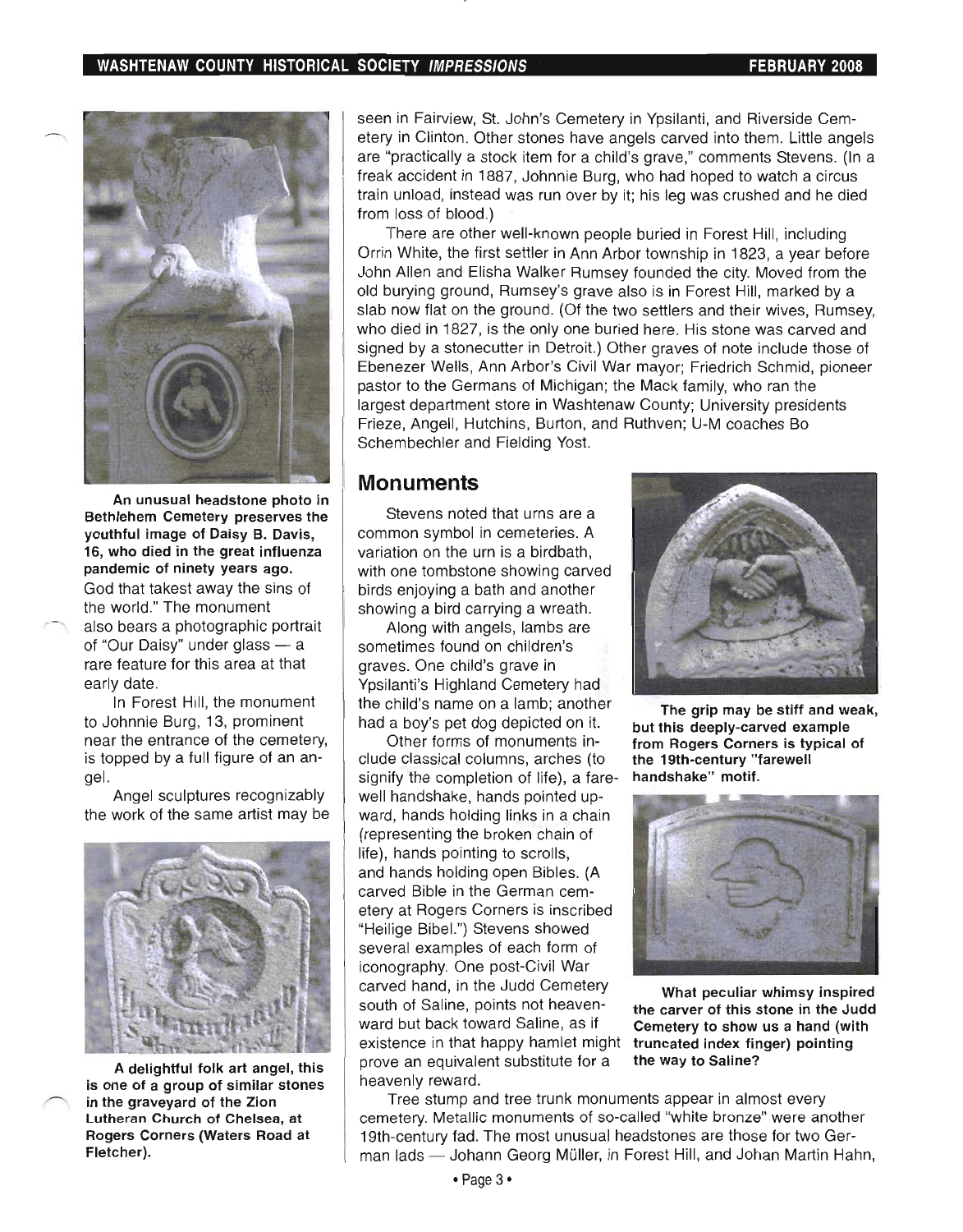

In Forest Hill, a tree-stump memorial has had its "bark" stripped away to reveal the name of pioneer settler George Corselius, who left Ann Arbor in 1859 for the California Gold Rush, but died *en route* and was buried at sea.

in Bethlehem  $-$  both carved by the same stonecutter, each bearing a pictorial depiction of the death of the deceased. Müller died in 1858. crushed by a fallen log at his sawmill on Packard at Hill Street. The picture on the stone shows him under the log as it is dragged 80 rods by a team of horses. Hahn, in 1860, was working alone on a Scio Township farm when a team of runaways knocked him down with a heavy farm wagon they had in tow. The stone shows him being run over by a wagon wheel as the horses romp away in a frenzy.

Junius Beal, longtime regent of the U-M, is buried under a book  $$ perhaps a copy of the memorial edition of Dr. Chase's Recipes, the phenomenal bestseller of the 19th century that laid the foundation of the Beal family's fortune. Another heavy

tome rests on the grave of Eleazar Darrow, M.A., professor of Latin and Greek - no doubt symbolic of the great weight of his learning pressing down on him throughout eternity. The Webb family is buried under a pyramid of modest dimensions.



In 1858, sawmill owner Johann Georg Müller was crushed by a fallen log. This headstone, now in Forest Hill Cemetery, shows his death agony. It may be the oldest pictorial depiction of a news event in the history of Ann Arbor.



The 1860 stone for Scio Township farm worker Johan Martin Hahn, in Bethlehem Cemetery, portrays his ghastly . end: knocked down and dragged under a heavy farm wagon, which was pulled by frenzied runaway horses.

### **Stones**

Some stones record where the deceased was originally from; others have plaques that read "perpetual care." Interestingly, reports Stevens, an inscription on a mammoth granite monument in Tecumseh reads "perpetual care for 400 years." Stevens gloats: "Now we know when perpetuity ends!"



When U-M Regent Junius Emery Beal died in 1942, the former newspaper owner and book publisher was buried in Forest Hill Cemetery, underneath a book.

Some stones are broken, weathered or vandalized. "Some damage is from weathering." Stevens says: "the frozen-groundswell that Robert Frost wrote of, 'that spills the upper boulders in the sun.' But some of it is deliberate, cruel vandalism - reckless, thoughtless, heedless. Like books and photographs and the buildings on our streets, the stones in the cemeteries are artifacts of local history, part of the record available to us as we try to form a mental picture of the past. To destroy one is to erase its information and its symbols  $-$  its loss is like a page torn from the great record book of human existence in this place."

[Stevens' pages on **Flickr**, the photo-sharing website, include information on the deaths of Johann Georg Muller, Johan Martin Hahn, and an Adrian man named Robinson, whose manner of death also was depicted on his stone.]

"Their Deaths Were Carved In Stone": http://www.flickr.com/ photos/70251 312 @ NOO/sets/ 72157602641855527/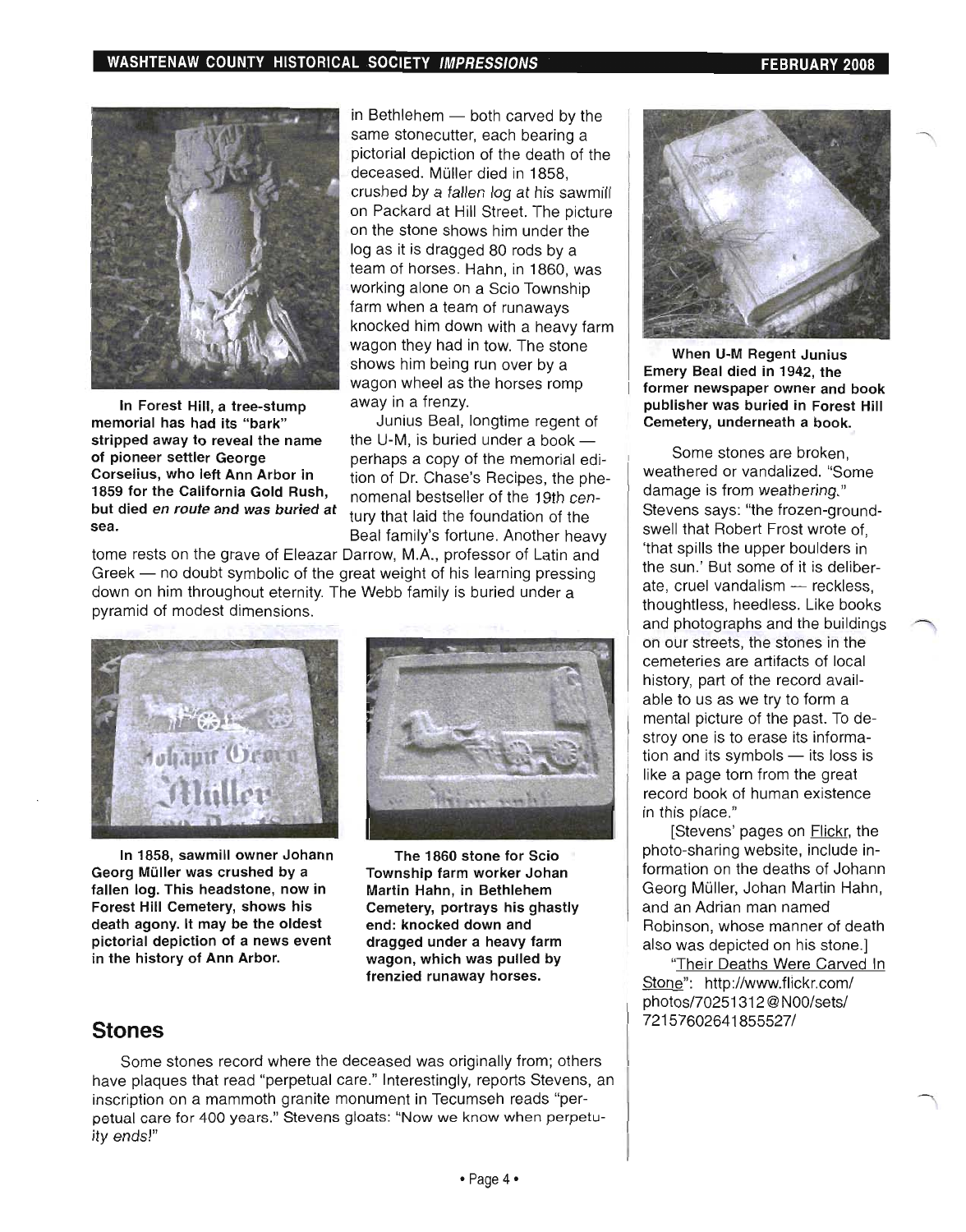

The remains of Reuben Kempf the banker (uncle of Reuben Kempf the musician) are preserved in this Greek Revival mausoleum in Forest Hill. Also inside is his wife, Susannah, who was one of the first women in Ann Arbor to drive an  $automobile$   $-$  and notorious for her slow driving.



Little "Willie"  $-$  nipped in the bud - was a tiny baby, Wilhemina Molony Olmstead, who lived for only one month, in 1878. This stone is in Forest Hill Cemetery.



**Daniel Anthony Smit Bethlehem Cemetery.** 

# **Leap Year Traditions**

Leap Year has been the traditional time that women can propose marriage. In many of today's cultures, it is okay for a woman to propose. marriage to a man; however, that hasn't always been the case. When the rules of courtship were stricter, women were only allowed to pop the question on one day every four years. That day was February 29th.

It is believed this tradition was started in 5th century Ireland when St. Bridget complained to St. Patrick about women having to wait for so long for a man to propose. According to legend, St. Patrick said the yearning females could propose on this one day in February during the leap year.

The first documentation of this practice dates back to 1288, when Scotland passed a law that allowed women to propose marriage to the man of their choice in that year. They also made it law that any man who declined a proposal in a leap year must pay a fine. The fine could range from a kiss to payment for a silk dress or a pair of gloves.

In the United States, some people have referred to this date as Sadie Hawkins Day with women being given the right to run after unmarried men to propose. Sadie Hawkins was a female character in the Al Capp cartoon strip Li'l Abner. Many communities prefer to celebrate Sadie Hawkins Day in November which is when Al Capp first mentioned Sadie<br>Hawkins Dav.  $T$ here is a Greek superstition that couples have bad luck if  $\alpha$  luck if  $\alpha$  luck if  $\alpha$ 

There is a Greek superstition that claims couples have bad luck if they marry during a leap year. Apparently one in five engaged couples in Greece will avoid planning their wedding during a leap year.<br>
Source: Wikipedia

## **Volunteer Opportunities**

Numerous volunteer opportunities are available. It you are interested in getting involved with our historical society, please call 662-9092 and ask for Alice.

## **Wanted**

 $\mathbb{E}_{\mathcal{A}}$  is the gadgets, application gadgets, pictures etc. that you might you might you might you might Early kitchen gadgets, appliances, pictures etc. that you might have around the house for the next exhibit, "The Kitchen 1830-1950." The exhibit will run from March 5 through June 11.

If you would be willing to loan them to us, please contact Alice Cerniglia by phone at 737-662-9092 or by email at wchs-<br>500@ameritech.net.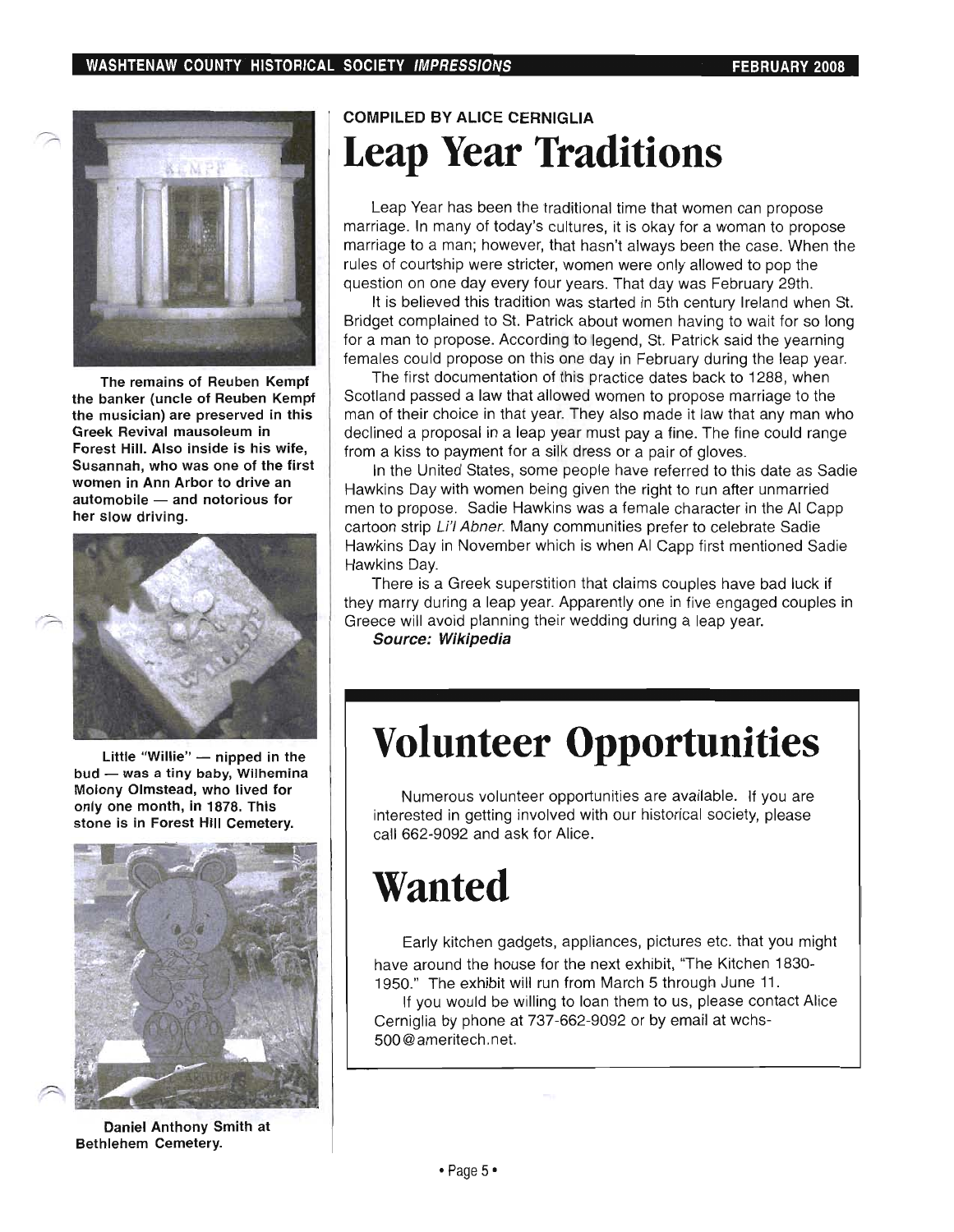## COMPILED BY ALICE CERNIGLIA **Valentine's Day in Washtenaw County**

The association of St. Valentine's Day with romantic love dates at least to Geoffrey Chaucer's Parlement of Foules (1382), although it may extend as far back as the festivals of fertility and love that the Greco-Romans celebrated in the month of February. The exchange of mass-produced valentine cards began in the US in the mid-1800s. Beginning in the early 1900s, residents of Washtenaw County celebrated the holiday enthusiastically, as we see from the following items appeared in The Ypsilantian, on February 16,1911:

"The 'I'll Try' class of the Methodist Sunday school gave a Valentine Social in the Epworth League room Monday evening. Valentine games furnished the amusement of the evening. Ice cream and wafers were served during the evening. About 30 were present."

"A particularly pretty Valentine party was given Tuesday evening by Harold Kilian and Bert Wilcox at the Maccabee Hall. About 20 couples were present. The music was furnished by Leo Witmire and Lou Kilian. The parlors were artistically decorated with hearts and cupids in red and white while in the hall the walls were covered with dainty valentines with one large heart suspended in the center of the north and about which were grouped little lights with red bulbs. Festoons of the red and white paper were also used effectively in the decorations. A screen of palms and ferns partially ob- 'scured the musicians and were also used in the cosy (sic) corner, which was attractively arranged with pillows and screens."

"Miss Louise Allen gave a Valentine luncheon of four courses Tuesday at her home on Hamilton Street, at which twelve covers were laid. Diminutive red hearts were the place cards, while valentines of sunbonnet babies, standing perkily upright at each place were the tasteful favors...."

Happy Valentine's Day from everyone at the Washtenaw County Historical Society!

## **Around the Town**

The Cobblestone Farm Association is pleased to announce an Old Fashioned Barn Dance to be held in the reconstructed barn at Cobblestone Farm. This traditional entertainment event, in years past known as a Cotillion, later a Quadrille, and finally a Square Dance, will be held on Saturday, February 23, 2008, from 8-11 :30 pm.

The Cobblestone Farm house museum will be open for tours from 5-8 pm. Tickets for this living history event are \$7 at the door. No age limits, no experience required. Sandwiches and non-alcoholic beverages will be available for purchase at 10 pm.

Ann Arbor's own David Park Williams will appear as an authentic 19<sup>th</sup> century dance teacher. Fiddler Donna Baird, pianist David West, and bassist Mark Williams will play rollicking period music. An easy grand march, mixers, and squares will appeal to beginners;

seasoned dancers will want to help newcomers enter easily into America's rich dance heritage. After intermission, experienced dancers may demonstrate and teach others the polka, waltz, gallop or schottische.

Cobblestone Farm Museum is located at 2781 Packard Rd., Ann Arbor. 734/994-2928.

Kempf House Museum, 312 S. Division St., Ann Arbor, MI 48104. (734) 994-4894. www.kempfhouse.museum.org

The Kempf House Museum's annual Victorian Valentine Teas will be held Saturday, February 9 and Sunday, February 10, with seatings at 1:30 and 3:30 PM. This is an elegant, traditional tea, served from the Museum's antique silver service. The menu includes both sweets and savouries. Period attire is welcomed. This popular fundraiser usually sells out in advance. \$20 per person. For reservations call 994-4898, Kempf House Museum, 312 South Division Street.

## **Around the County**

The Salem Area Historical Society announces its annual dinner/ auction on Saturday, February 16, 2008 at 6pm at the Fox Hills Club House in Salem. Please see their website, http:/sahshistory.org/, for more details.

The Salem Area Historical Society also will be having a fundraiser at the Compuware Arena on Friday, February 22 at 7:05pm. Please see their website, http://sahshistory.org/, for more details and to order tickets.